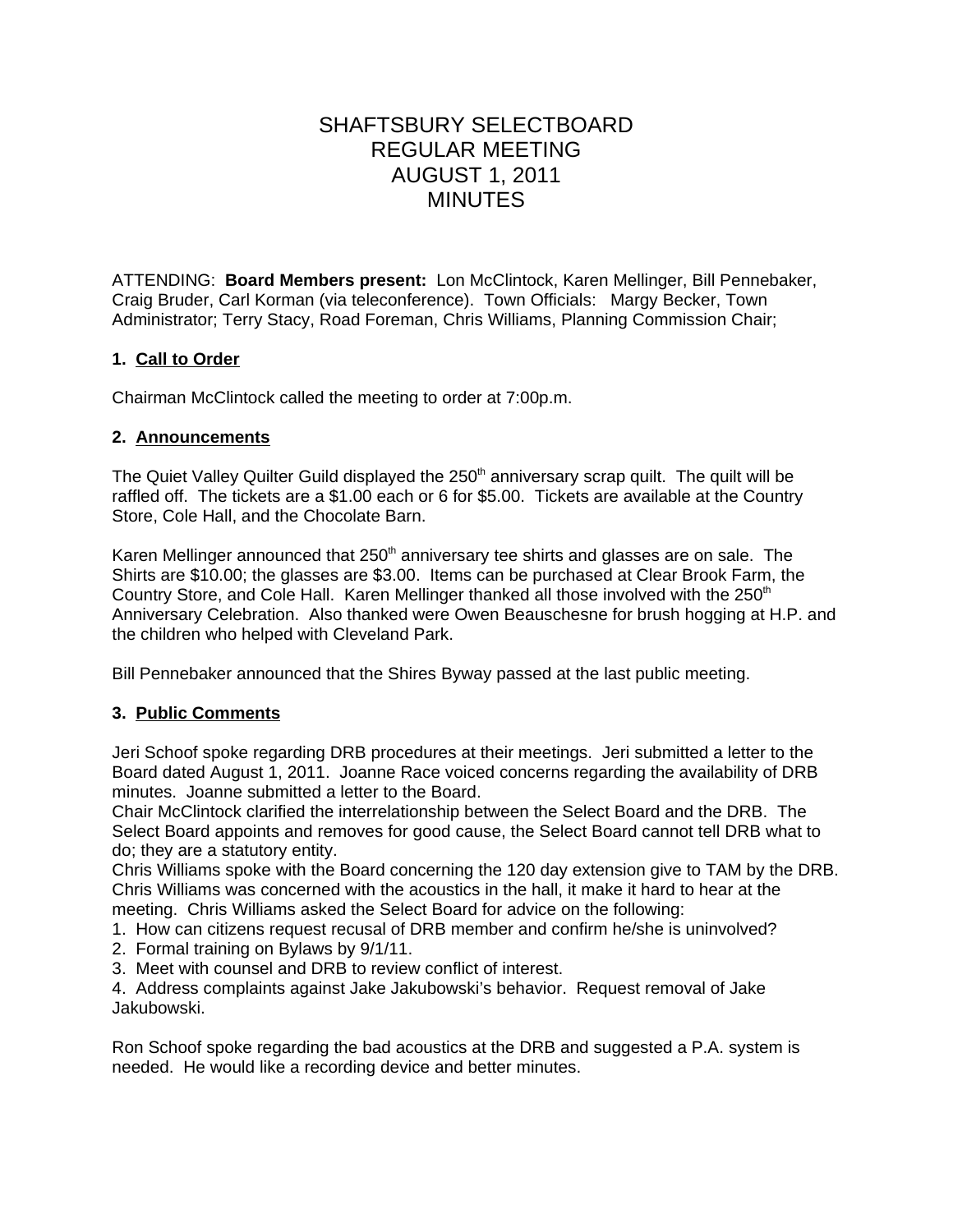Jay Palmer commented on the lack of availability to submit materials and comments to the DRB.

Kathleen Geneslaw presented the Board with a copy of a letter that the DRB refused to accept. The Select Board will forward the material.

Sue Balutis commented on the DRB procedures. The DRB did not display their name plaques correctly, citizens were not acknowledging when wanting to make a comment. They conduct themselves in an unprofessional manner.

Andy Schoerke delivered a letter to the Select Board and DRB. Andy requested the Select Board review the TAM application process, requested the Zoning Administrator re-examine the application and site plan and if it is in accordance with the existing by-laws.

Mary Gronning spoke regarding tenor of meetings. Mary Gronning stated that if the Select Board appoints members to the DRB they should be responsible for their actions. Qualities needed for board members are integrity, respect, willingness to work with people, and professionalism. A letter was submitted to the Select Board.

# **4. Conflict of Interest Statement**

Chairman McClintock inquired if any Board member had a conflict of interest with any matter on the agenda. No conflict noted for the record.

#### **5. Board of Listers: Vacancy**

The Board discussed the vacancy on the Board of Listers. **Karen Mellinger made the motion to appoint Judith Knecht to the vacancy on the Board of Listers that ends in March 2012. Craig Bruder seconded. Motion carried 4-0.**

#### **6. Memorandum of Understanding for Municipal Services – Glastenbury**

Chair McClintock explained that the memorandum of Understanding for Municipal Services is required by the State and explained the process. The Select Board, Ricky Harrington, supervisor of Glastenbury; and Lissa Stark from SWIP reviewed the table of costs per capita and cost per household.

Ricky Harrington stated that the money concerns were petty and that there are only seven residents in Glastenbury. One private resident of Glastenbury contributed \$500 to the fire company. Ricky Harrington informed the Board that Glastenbuy plows .3 miles of road for Shaftsbury and presented the Board with an invoice for the plowing.

Chair McClintock explained that the pressure is from the State to formalize an agreement. The Board agreed not to sign the memorandum.

# **7. Solid Waste Implementation Plan Amendment \_ Glastenbury**

No plan amendment to SWIP needed.

#### . **8. Citizens' request for Moratorium on Commercial Composting**

Kathleen Geneslaw presented a community letter with signatures to the Board.

Carl Korman asked why a moratorium? Does our current zoning by-law not address compost facilities?

Karen Mellinger asked if a moratorium can be put in place while an application is before the Town.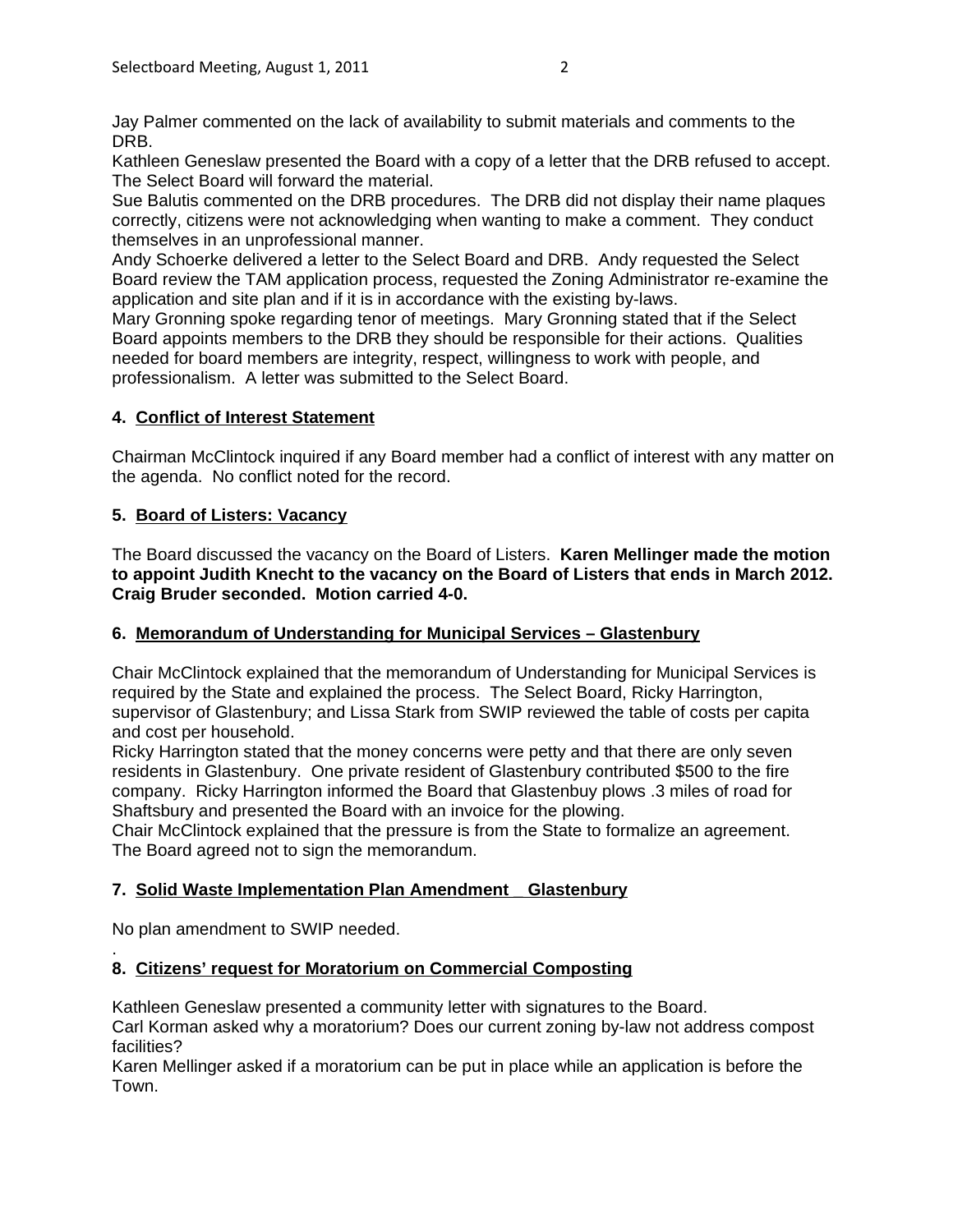Trevor Mance of TAM stated he asked for the 120 day suspension in order to look at other sites.

Trevor stated that the request is circumventing the process and jeopardizes the lease/purchase negotiations for another site. He asked that the application process continue.

Lon McClintock asked if zoning by-laws set performing limitations.

Trevor stated that they do and they expect stipulations in a permit.

Kathleen Geneslaw stated that clarifications are needed regarding TAM's application.

Chair McClintock stated that the moratorium would be on all potential applicants.

Bill Obenauer stated that nowhere do our zoning by-laws regulate composting unless considered a solid waste facility.

Chris Williams stated that the DRB can take up an application with conditional use review. The Planning Commission will look at other towns and their adoption of by-laws regarding composting facilities.

A procedure will be outlined to adopt a moratorium including a public hearing. They will identify roles of the DRB, Select Board and Planning Commission. Ask Planning Commission to take limited roll to survey towns if they address compost facilities in zoning by-laws. The Select Board will contact VLCT for model bylaws.

#### **9. Planning Commission – Preparation for Public Hearing on Proposed Amendments to Zoning Bylaws**

Chris Williams stated that there are short comings that need to be addressed. Sign sizes have increased in commercial areas, and there is no limit on number of signs. Adaptive reuse of motel properties, motels is no longer economically viable. There is a need to offer people a chance to adapt their businesses.

Home Occupations have been sparked by great recession, people need to be able to work from home.

Open space designation is a more theoretical amendment which has been in place for 12 years. Chris will address procedural issues and will hold a hearing on proposed amendments.

#### **10. Development Review Board – Request for P.A. System, Sheriff Services**

The DRB chair requested sheriff services when needed and a P.A. system.

Margy Becker and Lon McClintock are working on a getting a P. A. system.

Karen Mellinger asked how parameters will be set for the sheriff services and will the DRB chair have full discretion to call the sheriff.

Lon McClintock said they could adopt a policy or act informally.

Karen Mellinger said they should be very cautious about having a sheriff at all meetings. Lon McClintock will discuss the issue with Phylis Porio.

#### **11. Bid Award: Airport Road Paving**

Wilk Paving @ 70.38/ton with a total bid of \$280,112.40 and completion date of October 15, 2011.

Pike @ 68.36/ton with a total bid of \$278,293 with a completion date of September 23, 2011.

Whitcomb Construction@68.68/ton with a total bid of \$241,753 with a completion date of September 1, 2011.

Peckham @ 68.95/ton with a total bid of \$268,905 with a completion date of October 15, 2011.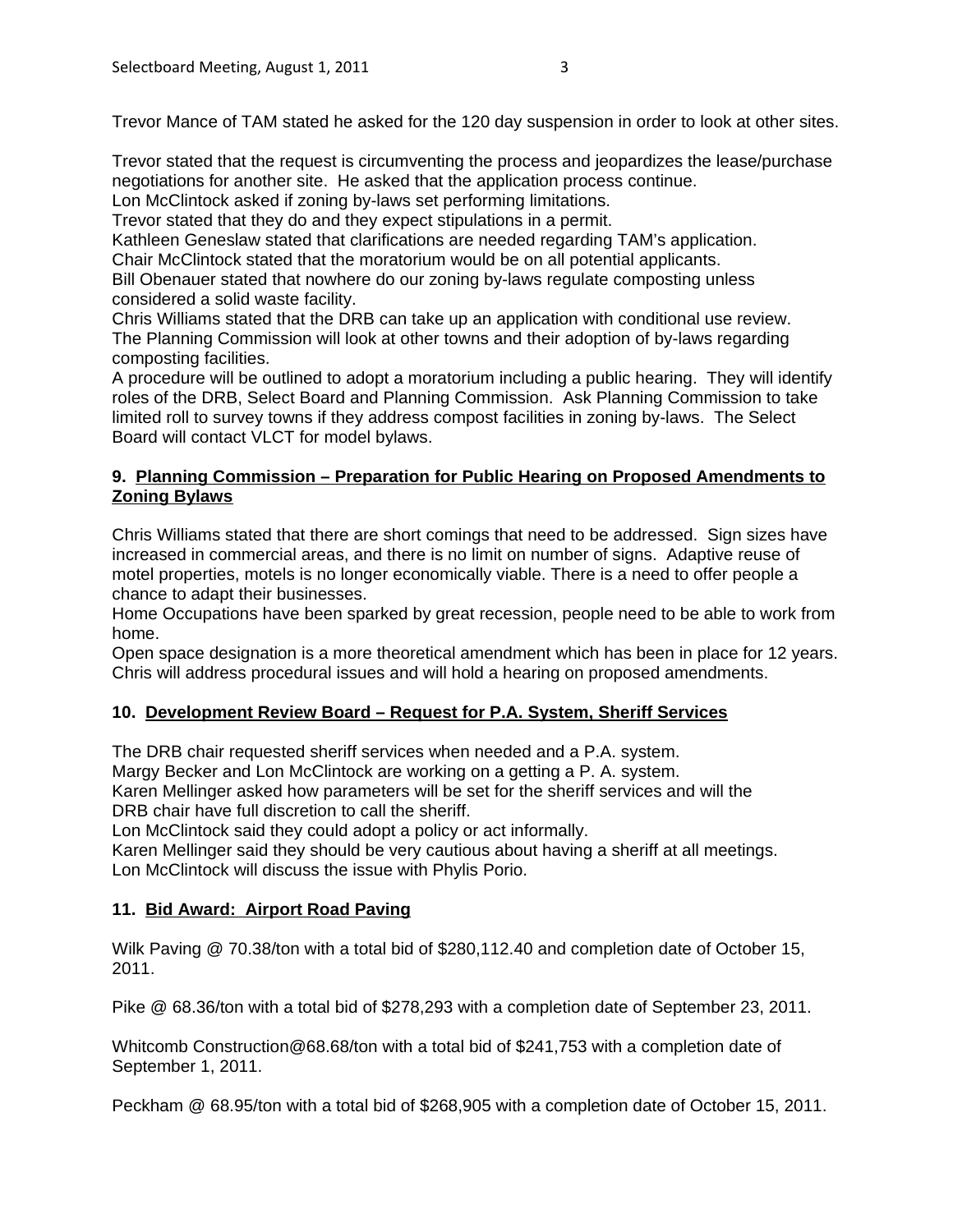The Board discussed the bids. **Karen Mellinger made the motion to award the bid to Peckham Industries. Bill Pennebaker seconded. Motion carried unanimously.**

### **12. Sand & Salt Storage for Winter**

The Board discussed with Road Foreman Terry Stacy the issue of sand and salt storage. Terry informed the Board that 1800 yards could be stored on the property. The graders would be stored off-site for the winter at Bernstein's for \$100/month. The loader would be under our pole barn.

#### **13. Road Crew Vacant Position**

Terry Stacy would like to wait until fall to advertise for the road crew position. Chair McClintock would like to advertise now. The job description will be finalized and sent to Terry Stacy and discussed on August 8th.

# **14. Location of New Town Garage**

The Board discussed the landfill site for the new Town Garage. **Karen Mellinger made the motion to focus developing the site at the landfill. Craig Bruder seconded. Motion carried 4-0.**

#### **15. Tax-Exempt Status of Galusha Property owned by Shaftsbury Historical Society**

The Select Board believes the Galusha property meets the criteria for tax exempt status. **Bill Pennebaker made the motion that the Galusha property meets the criteria for tax exempt status. Karen Mellinger seconded. Motion carried unanimously.** The Chair will meet with the Historical Society and Listers.

#### **16. Town Administrator Report**

Karen Mellinger circulated performance evaluations. Terry Stacy will be following up on sidewalk pock marks.

#### **17. Approval of Minutes**

Tabled

#### **18. Approval of Warrants**

CHECK WARRANT #W3 IN THE AMOUNT OF \$89,074.35. **Karen Mellinger made the motion to approve check warrant #W3 in the amount of \$89,074.35. Craig Bruder seconded. Motion carried unanimously.**

PAYROLL WARRANT PR#2 IN THE AMOUNT OF \$6,039.12.

**Karen Mellinger made the motion to approve payroll warrant PR#2 in the amount of \$6,039.12. Craig Bruder seconded. Motion carried unanimously.**

RETIREMENT WARRANT #W2R IN THE AMOUNT OF \$31.15.

**Craig Bruder made the motion to approve retirement warrant #W2R in the amount of \$31.15. Karen Mellinger seconded. Motion carried unanimously.**